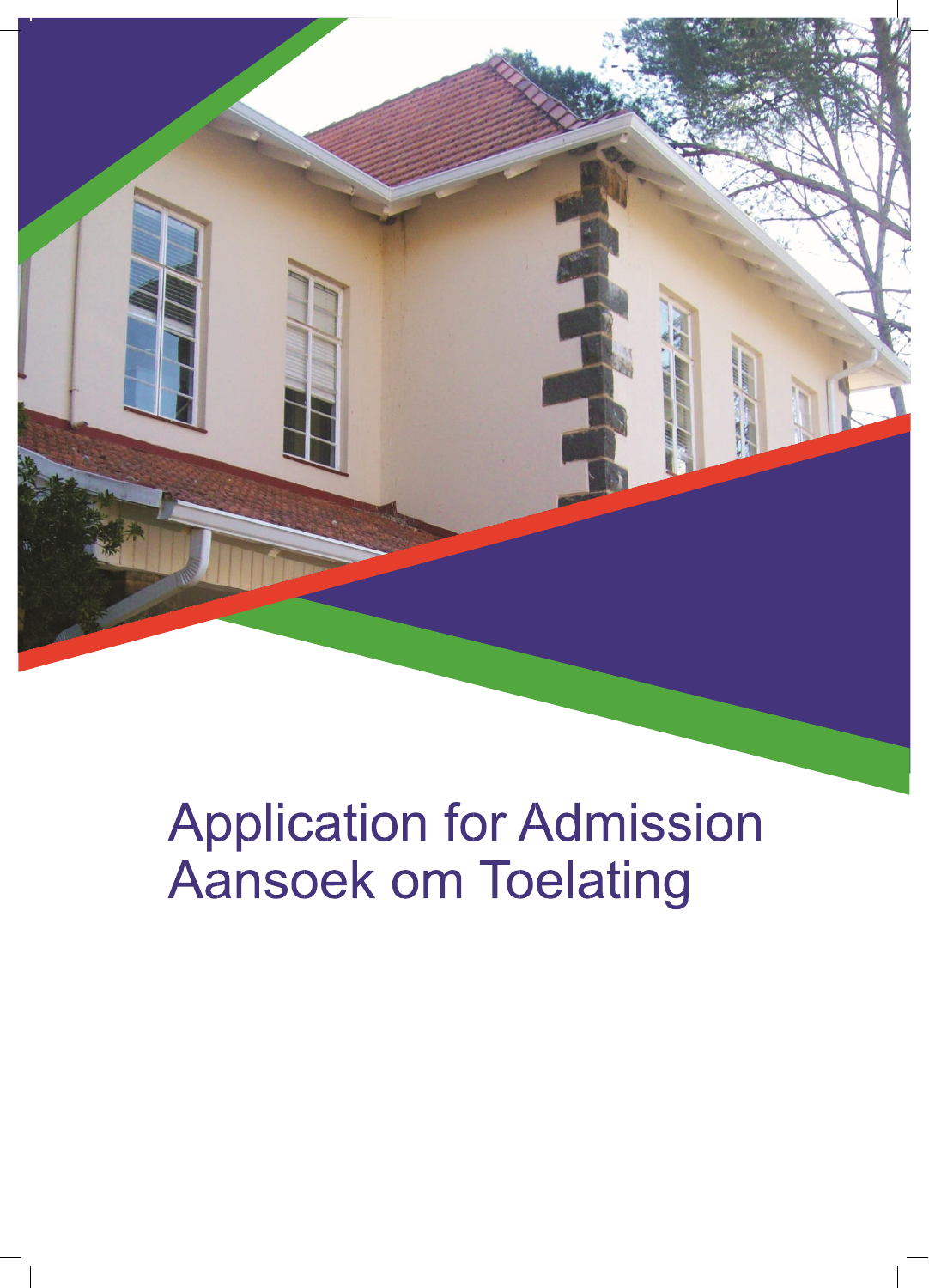

**GLEN AGRICULTURAL COLLEGE**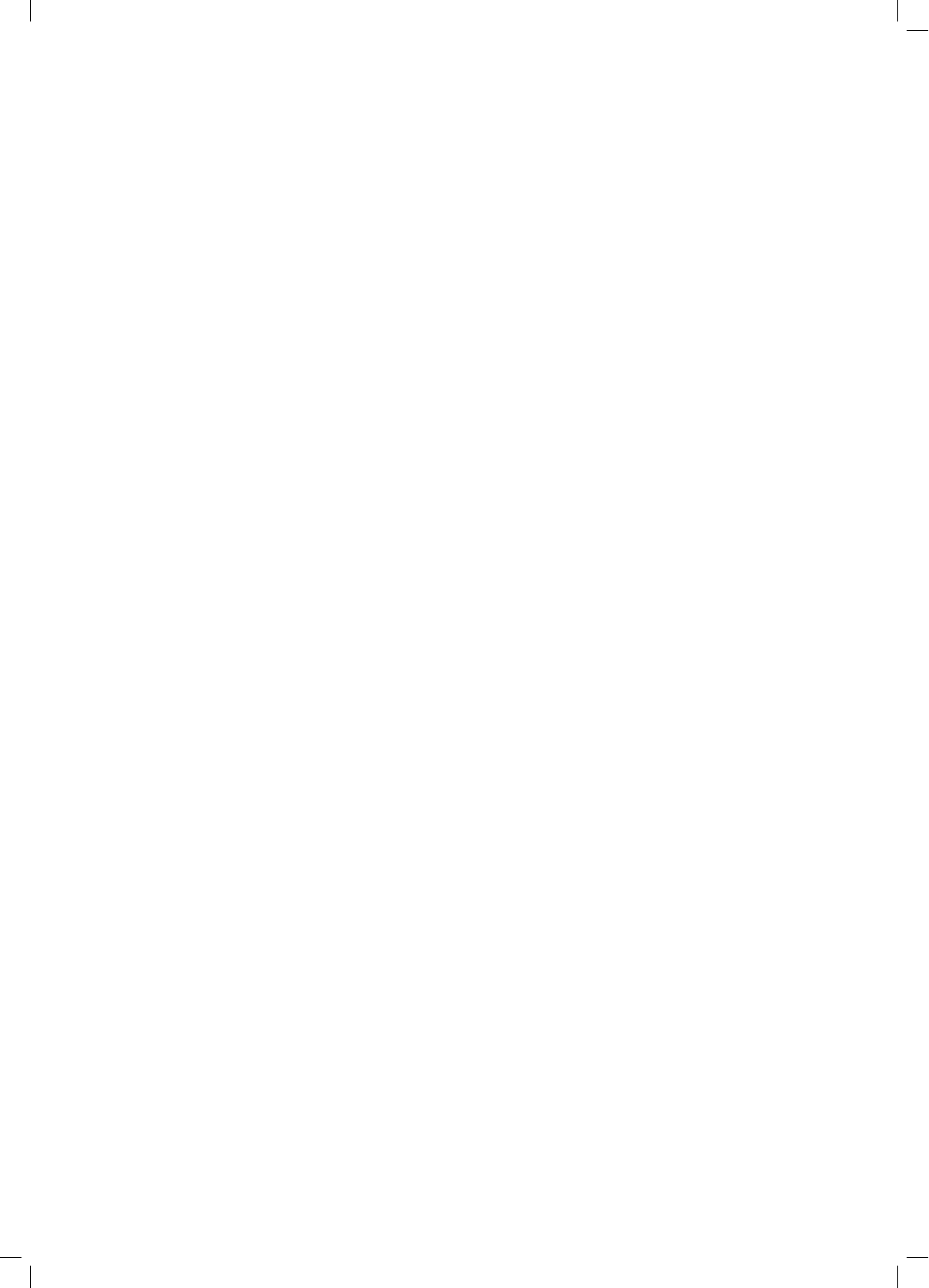

# **GENERAL INFORMATION AND INSTRUCTIONS**

This form must be completed in full. Incomplete application forms will not be processed. Certified Copies of the following documents must be submitted together with your application.

- An Identification Document
- National Senior Certificate (Grade 12) or equivalent qualification. An applicant may apply with Grade 12 June results.
- Applicants who wish to complete their studies with Glen Agricultural College must submit official proof that they have complied with all the requirements for a Diploma in Agriculture.
- Admission criteria Mathematics, Mathematics Literacy (60% or above pass rate) Physical Science, Accounting, Agriculture and Biology are compulsory subjects for admission at Glen Agricultural College

Admission is subject to the condition that an applicant complies with the admission criteria. No cash will be accepted with the applications received by post or delivered personally.

### **NON-REFUNDABLE APPLICATION FEE**

An application fee of R150.00 is payable for application to study.

#### **Method of Payment:**

Direct Deposit into the following account: Bank: First National Bank Account Name: Studente Unie Glen Landboukollege Account number: 51713258379

Please provide your identity or passport number as reference on the deposit slip when paying at the bank or via internet.

The Registrar Glen Agricultural College Private Bag x01 Glen 9360

Telephone: *051 861 8316 / 051 861 8314*

**Closing date:**31 October 2015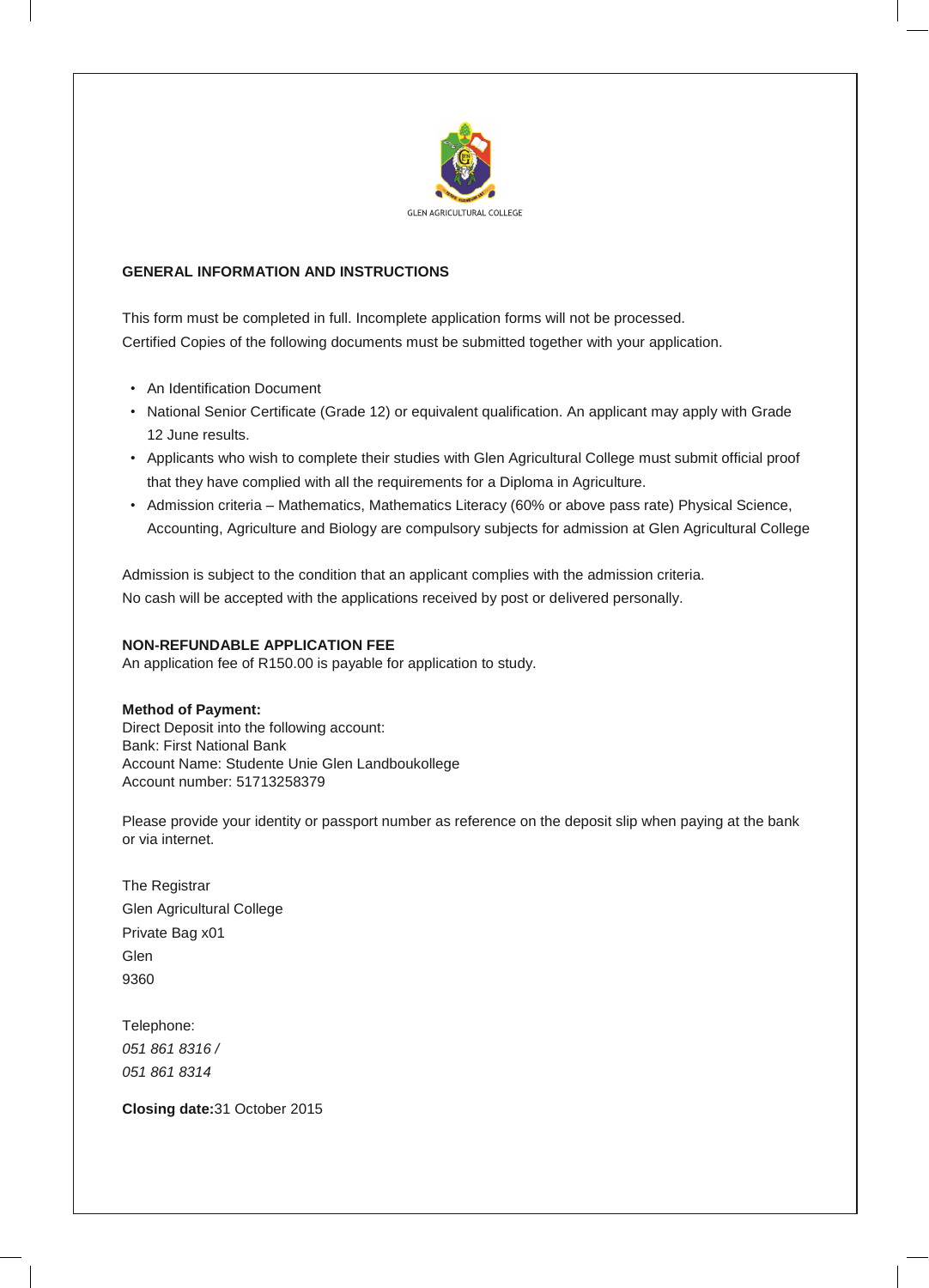|  |  |  | <b>Application for Admission / Aansoek om Toelating YEAR</b> |  |  |  |  |
|--|--|--|--------------------------------------------------------------|--|--|--|--|
|--|--|--|--------------------------------------------------------------|--|--|--|--|

 $\begin{array}{c} \hline \end{array}$ 

| <b>STUDENT NUMBER(IF</b>                                                                                               |        |                       |                                                       |  |  |                       |  |                | <b>PREVIOUSLY REGISTERED</b><br><b>INDIEN VOORHEEN</b><br><b>STUDENTENOMMER</b> GEREGISTREER) |                  |   |                                          |                       |             |   |
|------------------------------------------------------------------------------------------------------------------------|--------|-----------------------|-------------------------------------------------------|--|--|-----------------------|--|----------------|-----------------------------------------------------------------------------------------------|------------------|---|------------------------------------------|-----------------------|-------------|---|
|                                                                                                                        |        |                       |                                                       |  |  |                       |  |                |                                                                                               |                  |   |                                          | <b>PLACE ID PHOTO</b> |             |   |
| <b>RECEIPT</b>                                                                                                         |        |                       |                                                       |  |  |                       |  |                | <b>NUMBER (OFFICE USE ONLY</b>                                                                | <b>SLEGS VIR</b> |   |                                          |                       | <b>HERE</b> |   |
| <b>KWITANSIENOMMER KANTOORGEBRUIK)</b>                                                                                 |        |                       |                                                       |  |  |                       |  |                |                                                                                               |                  |   |                                          |                       |             |   |
| <b>1. DETAILS OF APPLICANT</b><br><b>BESONDERHEDE VAN AANSOEKER</b>                                                    |        |                       |                                                       |  |  |                       |  |                | (Complete in block letters and in black ink / Voltooi in drukskrif en in swart ink)           |                  |   |                                          |                       |             |   |
| <b>Title:ID number if South African:</b>                                                                               |        |                       |                                                       |  |  |                       |  |                |                                                                                               |                  |   |                                          |                       |             |   |
| Titel:ID-nommer indien Suid-Afrikaner:<br><b>First names:</b>                                                          |        |                       |                                                       |  |  |                       |  |                |                                                                                               |                  |   |                                          |                       |             |   |
| Voorname:                                                                                                              |        |                       |                                                       |  |  |                       |  |                |                                                                                               |                  |   |                                          |                       |             |   |
| <b>Surname:</b>                                                                                                        |        |                       |                                                       |  |  |                       |  |                |                                                                                               |                  |   |                                          |                       |             |   |
| Van:                                                                                                                   |        |                       |                                                       |  |  |                       |  |                |                                                                                               |                  |   |                                          |                       |             |   |
|                                                                                                                        |        |                       |                                                       |  |  |                       |  |                |                                                                                               |                  | M | M                                        |                       |             | Y |
| Gender:                                                                                                                |        | <b>Male/Manlik</b>    |                                                       |  |  | <b>Date of Birth:</b> |  |                |                                                                                               |                  |   |                                          |                       |             |   |
| Geslag:                                                                                                                |        | <b>Female/Vroulik</b> |                                                       |  |  |                       |  | Geboortedatum: | D                                                                                             | $\Box$           | M | M                                        |                       | J           |   |
| African: $\langle \cdot \rangle$<br>Swart:Asiaat:Kleurling:Wit:Ander:                                                  | Asian: |                       | Coloured: $\bigcup$ White: $\bigcup$ Other: $\bigcup$ |  |  |                       |  |                |                                                                                               |                  |   |                                          |                       |             |   |
| 2.1 DETAILS OF APPLICANT / BESONDERHEDE VAN AANSOEKER                                                                  |        |                       |                                                       |  |  |                       |  |                |                                                                                               |                  |   |                                          |                       |             |   |
| <b>Telephone</b><br>051000 9900                                                                                        |        |                       |                                                       |  |  |                       |  |                |                                                                                               |                  |   | numbers:(Home)/(Huis) EXAMPLE:           |                       |             |   |
|                                                                                                                        |        |                       |                                                       |  |  |                       |  |                |                                                                                               |                  |   | <b>VOORBEELD: 051000 9900</b>            |                       |             |   |
| Telefoonnommers:                                                                                                       |        |                       |                                                       |  |  |                       |  |                |                                                                                               | (Work)/(Werk)    |   |                                          |                       |             |   |
| <b>Cellphone number:NB:</b>                                                                                            |        |                       |                                                       |  |  |                       |  |                |                                                                                               |                  |   | SMS messages will be sent to this number |                       |             |   |
| Selfoonnommer:                                                                                                         |        |                       |                                                       |  |  |                       |  |                |                                                                                               | gestuur word     |   | : SMS-boodskappe sal na hierdie nommer   |                       |             |   |
| <b>Email address: E-</b>                                                                                               |        |                       |                                                       |  |  |                       |  |                |                                                                                               |                  |   |                                          |                       |             |   |
| posadres:<br><b>NB: Acknowledgement</b><br>of receipt and other communication will be sent to the above email address. |        |                       |                                                       |  |  |                       |  |                | : Ontvangserkenning                                                                           |                  |   |                                          |                       |             |   |
| en ander kommunikasie sal na bogenoemde e-posadres gestuur word.                                                       |        |                       |                                                       |  |  |                       |  |                |                                                                                               |                  |   |                                          |                       |             |   |
| <b>Residential address:</b><br>(No postal address must be indicated<br>here)                                           |        |                       |                                                       |  |  |                       |  |                |                                                                                               |                  |   |                                          |                       |             |   |
| <b>Woonadres:</b>                                                                                                      |        |                       |                                                       |  |  |                       |  |                |                                                                                               |                  |   |                                          |                       |             |   |
| (Geen<br>posadres<br>word nie)Poskode:                                                                                 |        |                       |                                                       |  |  |                       |  |                |                                                                                               |                  |   | moet hier aangeduiPostal code:           |                       |             |   |

 $\overline{\phantom{a}}$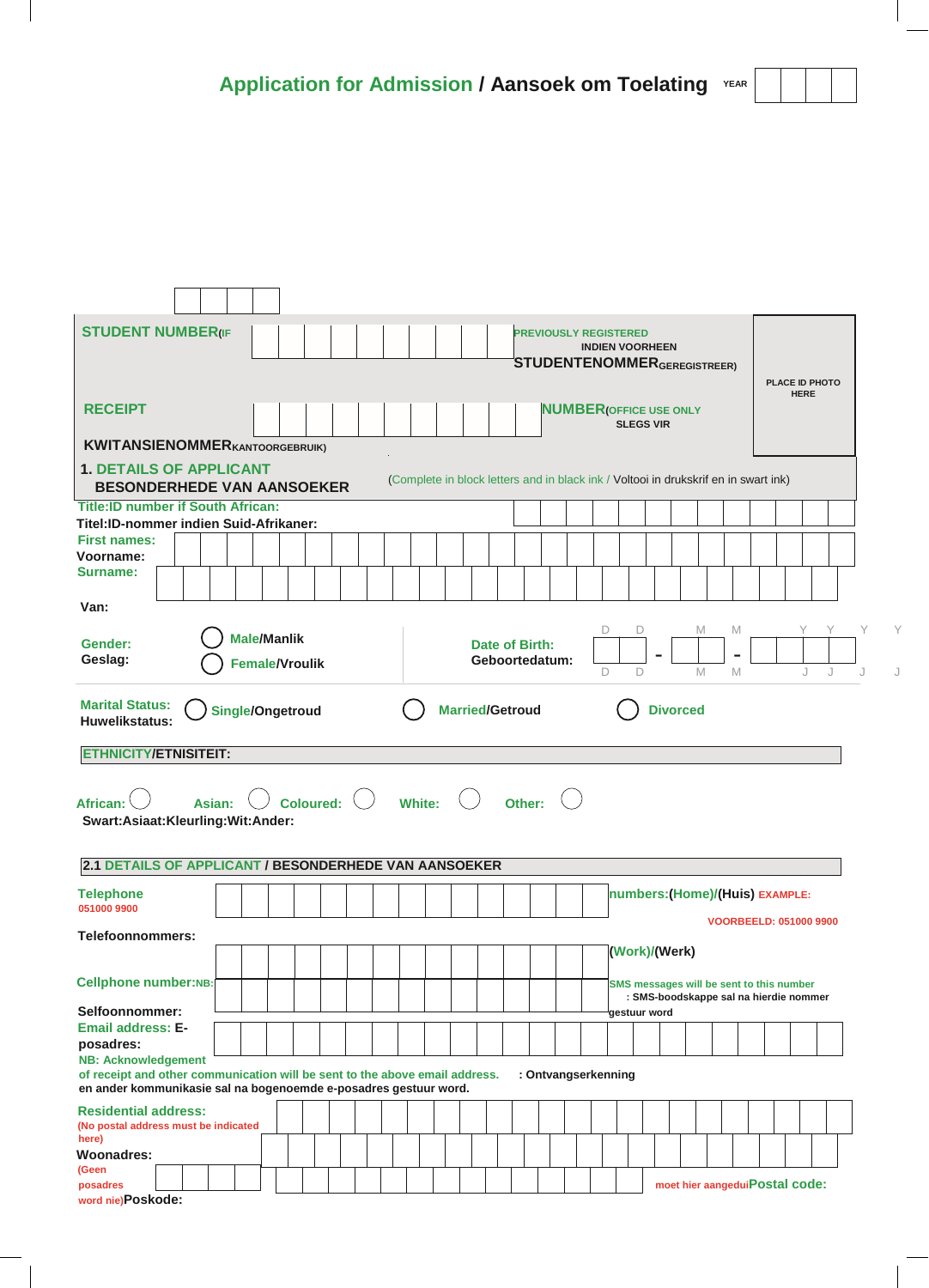| residential address) Posadres: (indien<br>verskil van woonadres)<br><b>Poskode: Prefer</b><br>Verkies kommunikasie deur:<br>2.2 LANGUAGES (Mark with an X where applicable)                                                                                                                                                                                                                                                                                                                     | Postal address: (if different from |                                 |                  | Email/E-pos |                                        |  |                 | Post/Pos                                  |                |  |  |                           |  |                                                              |           | <b>Postal code:</b><br>communication via:                                                         |  |                       |  |  |  |
|-------------------------------------------------------------------------------------------------------------------------------------------------------------------------------------------------------------------------------------------------------------------------------------------------------------------------------------------------------------------------------------------------------------------------------------------------------------------------------------------------|------------------------------------|---------------------------------|------------------|-------------|----------------------------------------|--|-----------------|-------------------------------------------|----------------|--|--|---------------------------|--|--------------------------------------------------------------|-----------|---------------------------------------------------------------------------------------------------|--|-----------------------|--|--|--|
| TALE (Merk met 'n X waar van toepassing)<br><b>Home language:</b><br>Huistaal:                                                                                                                                                                                                                                                                                                                                                                                                                  |                                    |                                 | <b>Afrikaans</b> |             |                                        |  | <b>Setswana</b> |                                           |                |  |  | <b>isiNdebele</b>         |  |                                                              |           |                                                                                                   |  |                       |  |  |  |
|                                                                                                                                                                                                                                                                                                                                                                                                                                                                                                 |                                    | <b>English</b><br><b>Engels</b> |                  |             | Tswana<br><b>Sesotho</b><br>Suid-Sotho |  |                 | <b>Ndebele</b><br>siSwati<br><b>Swati</b> |                |  |  |                           |  | <b>Xitsonga Tsonga</b><br>Sesotho sa<br>Leboa<br>Noord-Sotho |           |                                                                                                   |  |                       |  |  |  |
|                                                                                                                                                                                                                                                                                                                                                                                                                                                                                                 |                                    |                                 | isiZulu Zulu     |             |                                        |  |                 |                                           | isiXhosa Xhosa |  |  | <b>Tshivenda</b><br>Venda |  |                                                              |           |                                                                                                   |  | <b>Other</b><br>Ander |  |  |  |
| 3.<br>DETAILS OF PARENT/GUARDIAN/OTHER RESPONSIBLE PERSON SUCH AS NEXT OF KIN (IN CASE OF AN<br><b>EMERGENCY):</b><br>KONTAKBESONDERHEDE VAN OUER/VOOG/ANDER VERANTWOORDELIKE PERSOON SOOS NAASBESTAANDE<br><b>GEVAL VAN NOOD):</b><br>(IN)                                                                                                                                                                                                                                                     |                                    |                                 |                  |             |                                        |  |                 |                                           |                |  |  |                           |  |                                                              |           |                                                                                                   |  |                       |  |  |  |
|                                                                                                                                                                                                                                                                                                                                                                                                                                                                                                 |                                    |                                 |                  |             |                                        |  |                 |                                           |                |  |  |                           |  |                                                              |           |                                                                                                   |  |                       |  |  |  |
|                                                                                                                                                                                                                                                                                                                                                                                                                                                                                                 |                                    |                                 |                  |             |                                        |  |                 |                                           |                |  |  |                           |  |                                                              |           |                                                                                                   |  |                       |  |  |  |
|                                                                                                                                                                                                                                                                                                                                                                                                                                                                                                 |                                    |                                 |                  |             |                                        |  |                 |                                           |                |  |  |                           |  |                                                              |           |                                                                                                   |  |                       |  |  |  |
|                                                                                                                                                                                                                                                                                                                                                                                                                                                                                                 |                                    |                                 |                  |             |                                        |  |                 |                                           |                |  |  |                           |  |                                                              |           |                                                                                                   |  |                       |  |  |  |
|                                                                                                                                                                                                                                                                                                                                                                                                                                                                                                 |                                    |                                 |                  |             |                                        |  |                 |                                           |                |  |  |                           |  |                                                              |           |                                                                                                   |  |                       |  |  |  |
| ID-nommer:                                                                                                                                                                                                                                                                                                                                                                                                                                                                                      |                                    |                                 |                  |             |                                        |  |                 |                                           |                |  |  |                           |  |                                                              |           | (Home/Huis) EXAMPLE: 0510009900<br>numbers: VOORBEELD: 0510009900<br>Telefoonnommers: (Work/Werk) |  |                       |  |  |  |
|                                                                                                                                                                                                                                                                                                                                                                                                                                                                                                 |                                    |                                 |                  |             |                                        |  |                 |                                           |                |  |  |                           |  |                                                              | posadres: |                                                                                                   |  |                       |  |  |  |
|                                                                                                                                                                                                                                                                                                                                                                                                                                                                                                 |                                    |                                 |                  |             |                                        |  |                 |                                           |                |  |  |                           |  |                                                              |           |                                                                                                   |  |                       |  |  |  |
|                                                                                                                                                                                                                                                                                                                                                                                                                                                                                                 |                                    |                                 |                  |             |                                        |  |                 |                                           |                |  |  |                           |  |                                                              |           |                                                                                                   |  |                       |  |  |  |
|                                                                                                                                                                                                                                                                                                                                                                                                                                                                                                 |                                    |                                 |                  |             |                                        |  |                 |                                           |                |  |  |                           |  |                                                              |           | Poskode:                                                                                          |  |                       |  |  |  |
|                                                                                                                                                                                                                                                                                                                                                                                                                                                                                                 |                                    |                                 |                  |             |                                        |  |                 |                                           |                |  |  |                           |  |                                                              |           |                                                                                                   |  |                       |  |  |  |
| Surname: Initials:<br><b>Van:Voorletters:</b><br><b>Relationship: Title:</b><br>Verwantskap: Titel:<br><b>ID</b> number:<br><b>Telephone</b><br><b>Cellphone number:</b><br>Selfoonnommer:<br><b>Email address: E-</b><br><b>Residential address:</b><br>(No postal address must<br>be indicated here)<br><b>Woonadres:</b><br>(Geen<br>posadres<br>moet hier<br>aangeduiPostal code: word nie)<br>Postal address: (if different from<br>residential address) (Where mail must<br>be delivered) |                                    |                                 |                  |             |                                        |  |                 |                                           |                |  |  |                           |  |                                                              |           |                                                                                                   |  |                       |  |  |  |

**SKOOLVAKKE (by tale, dui asb aan 1ste, 2de of 3de taal) / Huidige graad 12-leerder**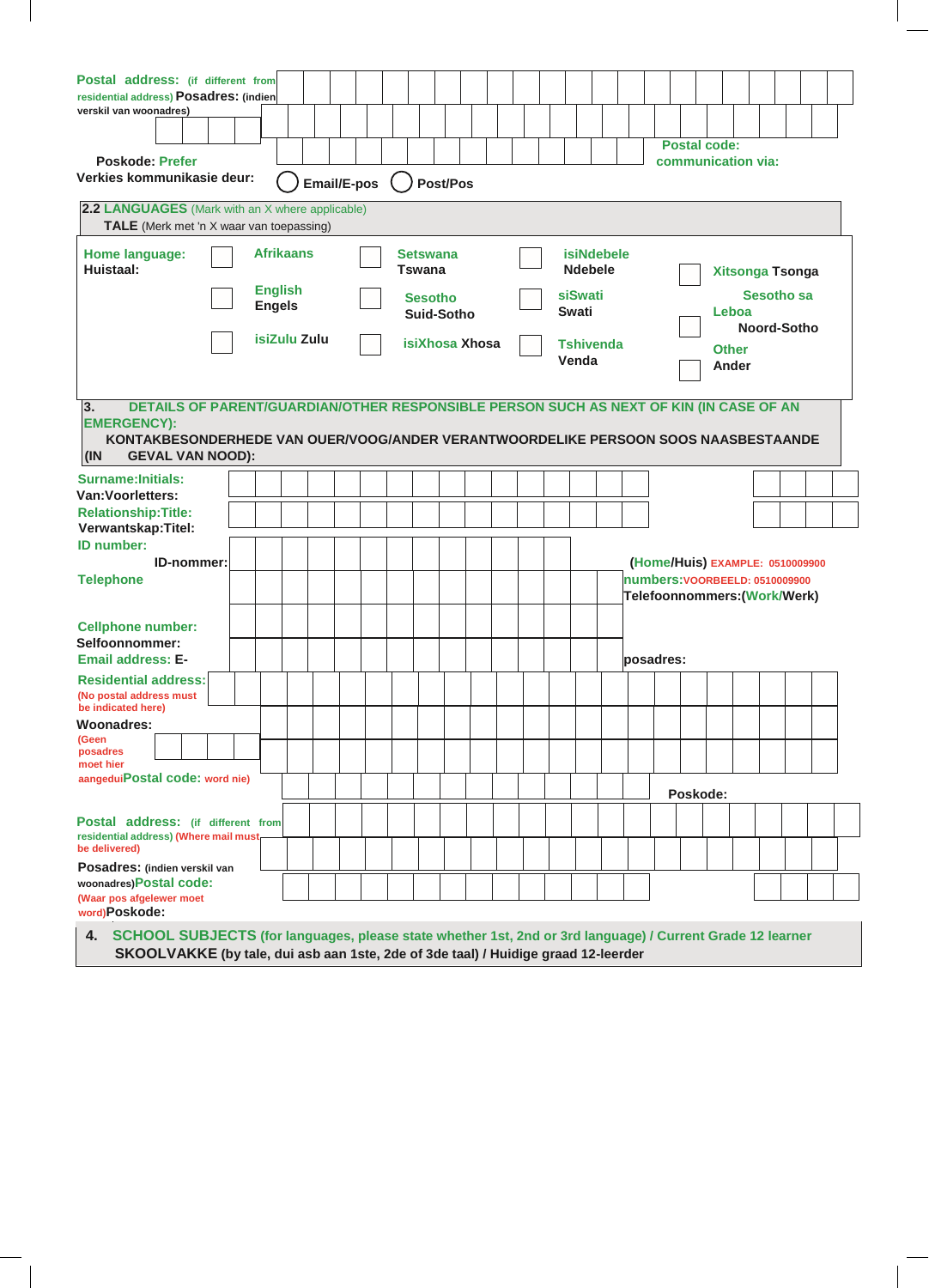| Grade 12 year:<br>Graad 12-jaar: | <b>School subject:</b><br>Skoolvak: |  |  |  |  |  |  |  |  |  |  |  |  |  |
|----------------------------------|-------------------------------------|--|--|--|--|--|--|--|--|--|--|--|--|--|
|                                  |                                     |  |  |  |  |  |  |  |  |  |  |  |  |  |
|                                  |                                     |  |  |  |  |  |  |  |  |  |  |  |  |  |
|                                  |                                     |  |  |  |  |  |  |  |  |  |  |  |  |  |
|                                  |                                     |  |  |  |  |  |  |  |  |  |  |  |  |  |
|                                  |                                     |  |  |  |  |  |  |  |  |  |  |  |  |  |
|                                  |                                     |  |  |  |  |  |  |  |  |  |  |  |  |  |
|                                  |                                     |  |  |  |  |  |  |  |  |  |  |  |  |  |
|                                  |                                     |  |  |  |  |  |  |  |  |  |  |  |  |  |
|                                  |                                     |  |  |  |  |  |  |  |  |  |  |  |  |  |

#### **5. IF YOU WERE REGISTERED AT ANY OTHER UNIVERSITY / TERTIARY INSTITUTION IN THE PAST, PLEASE SUPPLY THE FOLLOWING INFORMATION:**

**INDIEN U VOORHEEN BY ENIGE ANDER UNIVERSITEIT / TERSIÊRE INSTELLING GEREGISTREER WAS, VERSKAF ASSEBLIEF DIE VOLGENDE INLIGTING:**

NAME OF UNIVERSITY / UNIVERSITY OF TECHNOLOGY (TECHNIKON) / COLLEGE / OTHER INSTITUTION NAAM VAN UNIVERSITEIT / UNIVERSITEIT VIR TEGNOLOGIE (TECHNIKON) / KOLLEGE / ANDER INSTELLING

| <b>DEGREE/DIPLOMA</b><br><b>GRAAD/DIPLOMA</b> | <b>YEAR OF REGISTRATION</b><br><b>JAAR GEREGISTREER</b> | <b>STUDENT NUMBER</b><br><b>STUDENTENOMMER</b> |
|-----------------------------------------------|---------------------------------------------------------|------------------------------------------------|
|                                               | <b>FROM/VAN</b><br><b>TO/TOT</b>                        |                                                |
|                                               |                                                         |                                                |
|                                               |                                                         |                                                |
|                                               |                                                         |                                                |

# **UNDERGRADUATE ONLY** / **SLEGS VOORGRAADS**

| 16. IN NO MORE THAN 200 WORDS, PLEASE TELL US MORE ABOUT YOURSELF. YOU COULD MENTION YOUR FAMILY, YOUR SCHOOL, YOUR EXPERIENCES GROWING<br>IN NOT MORE THAN 300 WORDS, TELL US WHY DO YOU WANT TO<br>UP, YOUR SKILLS (WHAT YOU ARE GOOD AT), YOUR<br><b>STUDY AGRICULTURE AT</b><br>INTERESTS AND HOBBIES AND YOUR PERSONAL QUALITIES.<br>VERTEL ONS VAN USELF IN NIE MEER AS 200 WOORDE. U SAL MISKIEN DIE VOLGENDE WIL NOEM: U |
|----------------------------------------------------------------------------------------------------------------------------------------------------------------------------------------------------------------------------------------------------------------------------------------------------------------------------------------------------------------------------------------------------------------------------------|
| THE GLEN AGRICULTURE<br>GESIN, U SKOOL, U GROOTWORD-ONDERVINDINGE, U TALENTE (DIT WAARIN U GOED IS), U BELANGSTELLINGS                                                                                                                                                                                                                                                                                                           |
| COLLEGE.                                                                                                                                                                                                                                                                                                                                                                                                                         |
| EN STOKPERDJIES EN U PERSOONLIKE EIENSKAPPE.                                                                                                                                                                                                                                                                                                                                                                                     |
|                                                                                                                                                                                                                                                                                                                                                                                                                                  |
|                                                                                                                                                                                                                                                                                                                                                                                                                                  |
|                                                                                                                                                                                                                                                                                                                                                                                                                                  |
|                                                                                                                                                                                                                                                                                                                                                                                                                                  |
|                                                                                                                                                                                                                                                                                                                                                                                                                                  |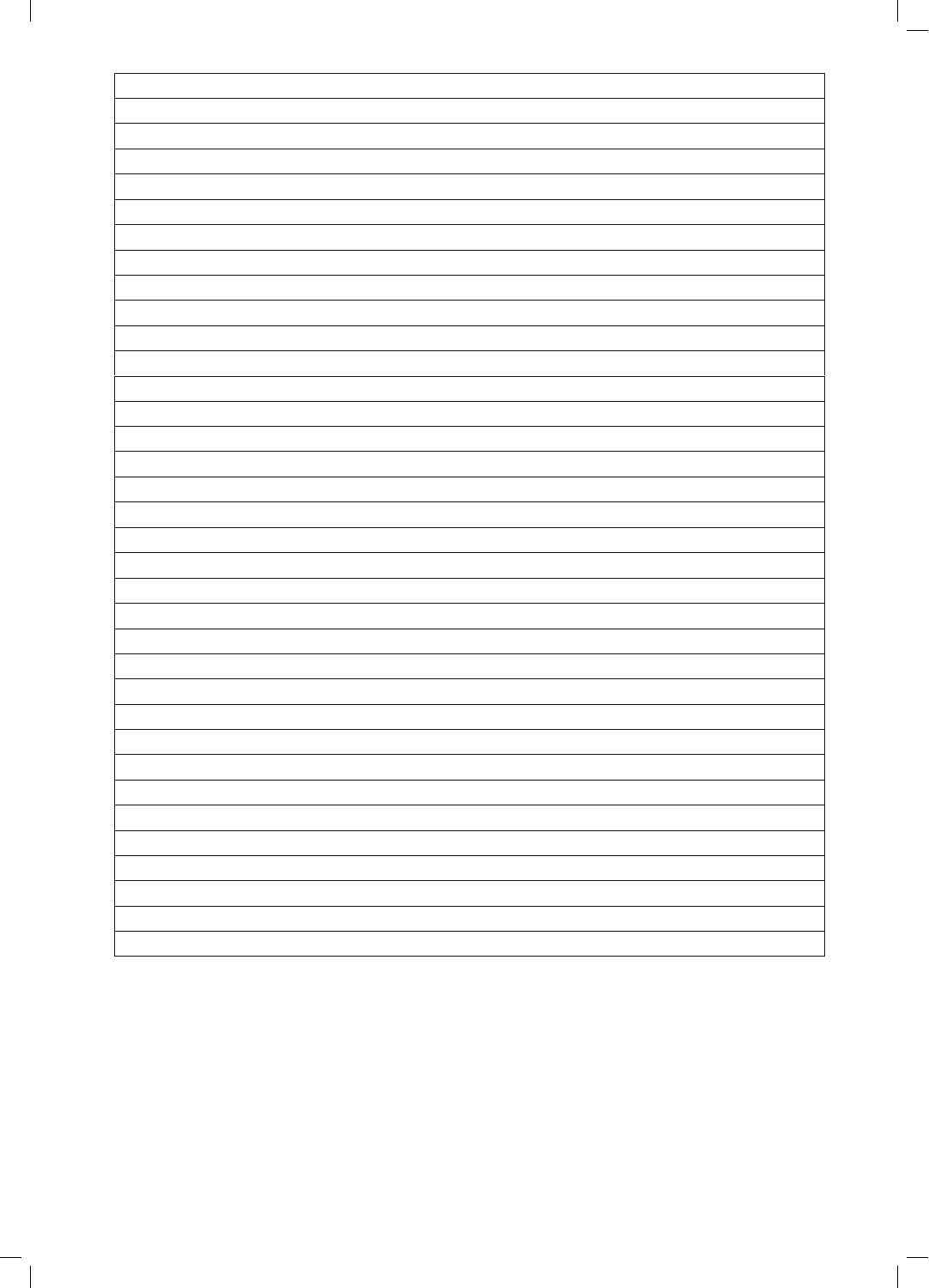

# **AUTHORISATION FOR MEDICAL SURGERY (MEDICAL OPERATIONS)**

Should the circumstances be such that it is impossible to gain permission beforehand, I hereby grant authority to the Head of Glen Agricultural College or their assignee, in case it should, in an emergency be necessary to perform an operation on my son/daughter/foster-son/foster-daughter to give the necessary permission to the hospital authority. I undertake to pay all the hospital and or medical expenses that may be incurred.

# **MEDICAL AID DETAILS**

Do you suffer from or have any condition that is related to chronic medical indisposition (eg. Allergies, diabetes, epilepsy,dyslexic, hyper-tension, handicap etc)? YES NO

If YES, Specify .................................................................................................................................................

# **HEALTH CERTIFICATE** *(This section must be completed by a Medical Doctor)*

I .......................................................................................................................................................... declare that I examined ........................................................................................................................................... on ........................................................... and found him/her to be in good health, free of any handicap or sicknesses that can prevent him/her to follow a training course at Glen Agricultural College successfully. I realise that this course includes practical work that makes high physical demands, and that, amongst others, his/her sight and hearing must be good to be able to utilise lectures and practicals effectively.

**Comments** 

......................................................................................................................................................................... ......................................................................................................................................................................... ......................................................................................................................................................................... ......................................................................................................................................................................... .........................................................................................................................................................................

(DOCTOR'S SIGNATURE)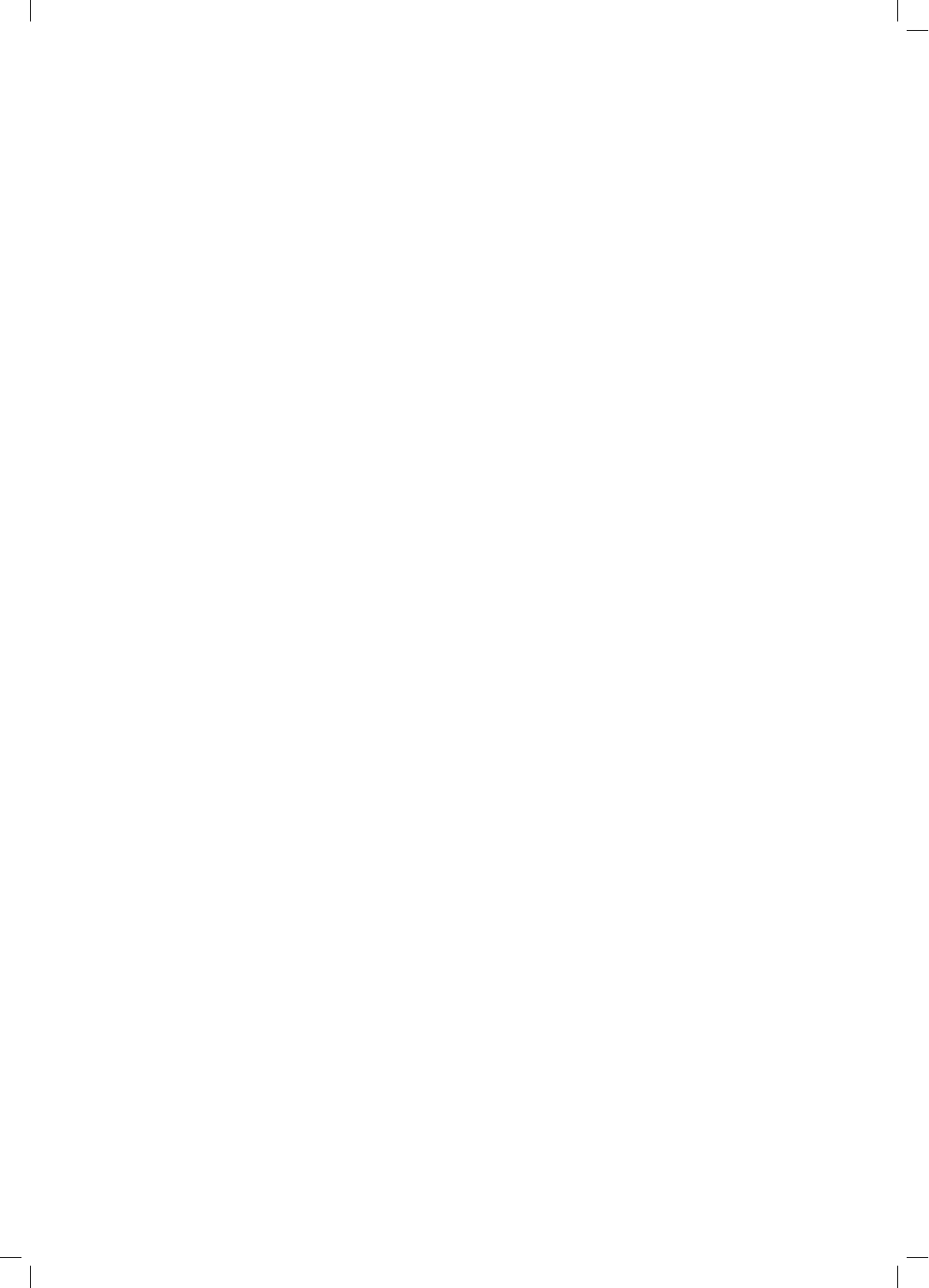

#### **PREGNANCY DECLARATION**

#### I ....................................................................................................................................................................... (NAME / SURNAME)

realise that the right to exercise a choice that pertains to my sexual activity is a personal responsibility, and the Glen Agricultural College 's obligation towards me is of an academic nature, albeit that the College provides counselling on health and sexual matters to the students.

I also take note that the college's medical and social services are not geared to deal with pre-natal care and that for the sake of a healthy pregnancy, I have to visit the appropriate institutions for this purpose at my own cost for transport and medical fees.

I realize that if I fall pregnant, I will not have available to me the medical and social service on the campus, and that I will be allowed to remain in the residence up to 20 weeks of the pregnancy, as specified by the medical practitioner of my choice whence I will, for the sake of my own health and that of my unborn child, leave the residence. If the pregnancy is only diagnosed after 20 weeks, I will leave the residence within seven days.

I take note, after giving birth, and a room is available, I may again return to the residence. If I will be subject to the rules and conditions that apply to other members of the residence. I realize that there are no facilities for babies and older children in the residence, and that they, for the sake of maintaining an academic atmosphere, will not be allowed to stay in the residence overnight or be accommodated in the residence.

(SIGNATURE)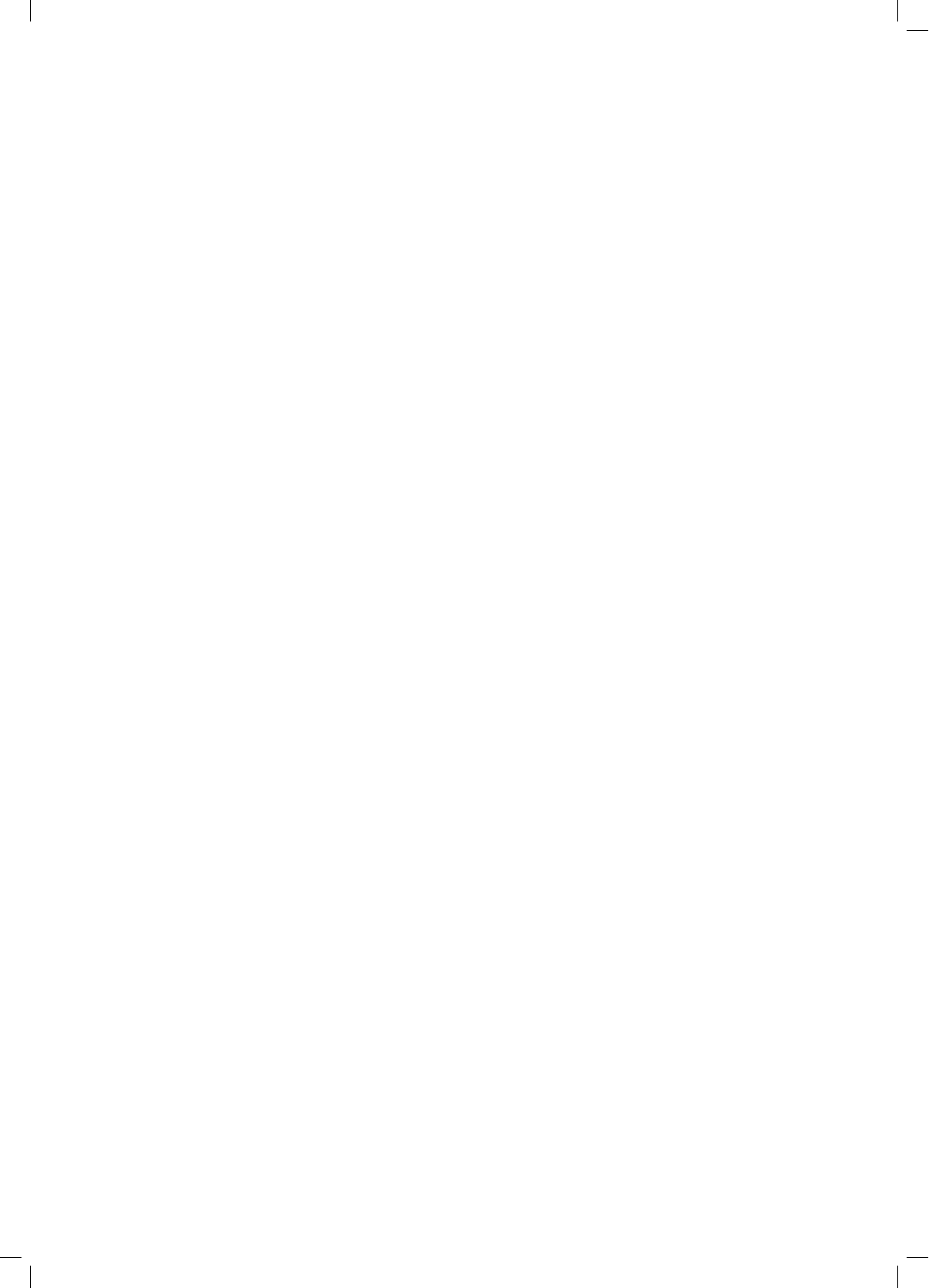

# **INDEMNITY**

|         | _____ |
|---------|-------|
| . IV/LI |       |

1.1. declare that the information submitted in the form is true.

1.2. Acknowledge and declare that should as a result of my attending the Glen Agricultural College, whether during or in the course of training or not, sustain bodily injury, death or suffer any damage whatsoever to my property, as a result of the use of any transport or if caused by animals or implements or other students or as a result of any cause whatsoever and under any circumstances whatsoever, whether or not such injury or death or damage may arise out of or may have any connection with any negligence, failure or incompetence on the part of any employee or officer of the State or persons acting on instructions by an officer of the state, the State shall not be held liable to me, my assigns, my heirs and not my dependants, I do hereby indemnify, hold harmless and absolve the State, its officers and employees and persons acting in instructions by an officer of the State against and from any claim of damage whatsoever and any legal expenses or costs, which may arise out of my attending the Glen Agricultural College as aforesaid, which damage, expenses or costs may be claimed by any person whatsoever

2. I declare, agree and undertake in contract with the Glen Agricultural College

2.1. to submit myself, for the entire duration of registration as full time student at Glen Agricultural College, to the rules and regulations as stipulated by the Head of the Institution, such rules can, without prior notice, be modified. I undertake to abide by the rules as soon as I have received and read them.

2.2. To submit myself to any disciplinary steps which are reported against me, including the right of the Head of the Institution to expel me due to a serious infringement, if I in his or her opinion was guilty of the infringement of the rules or of serious misbehaviour whether on the terrain of Glen Agricultural College or outside.

2.3. To pay, in full, the indebted money of each year, until my course is completed, or if I discontinue my studies, to advise the Head of the Institution in writing. Fees are strictly payable in advance for every term.

2.4. In case I am expelled from the course, to remain accountable for any money which might still be outstanding.

2.5. In case I owe any outstanding money that I will advise the Head of the Institute, in writing, of any change of address after I have left the Glen Agricultural College.

3. This Contract will be valid and applicable for the full duration of my studies.

Signed on………………........…………..at……………………………….............................................................

(SIGNATURE)

(PARENT/GUARDIAN)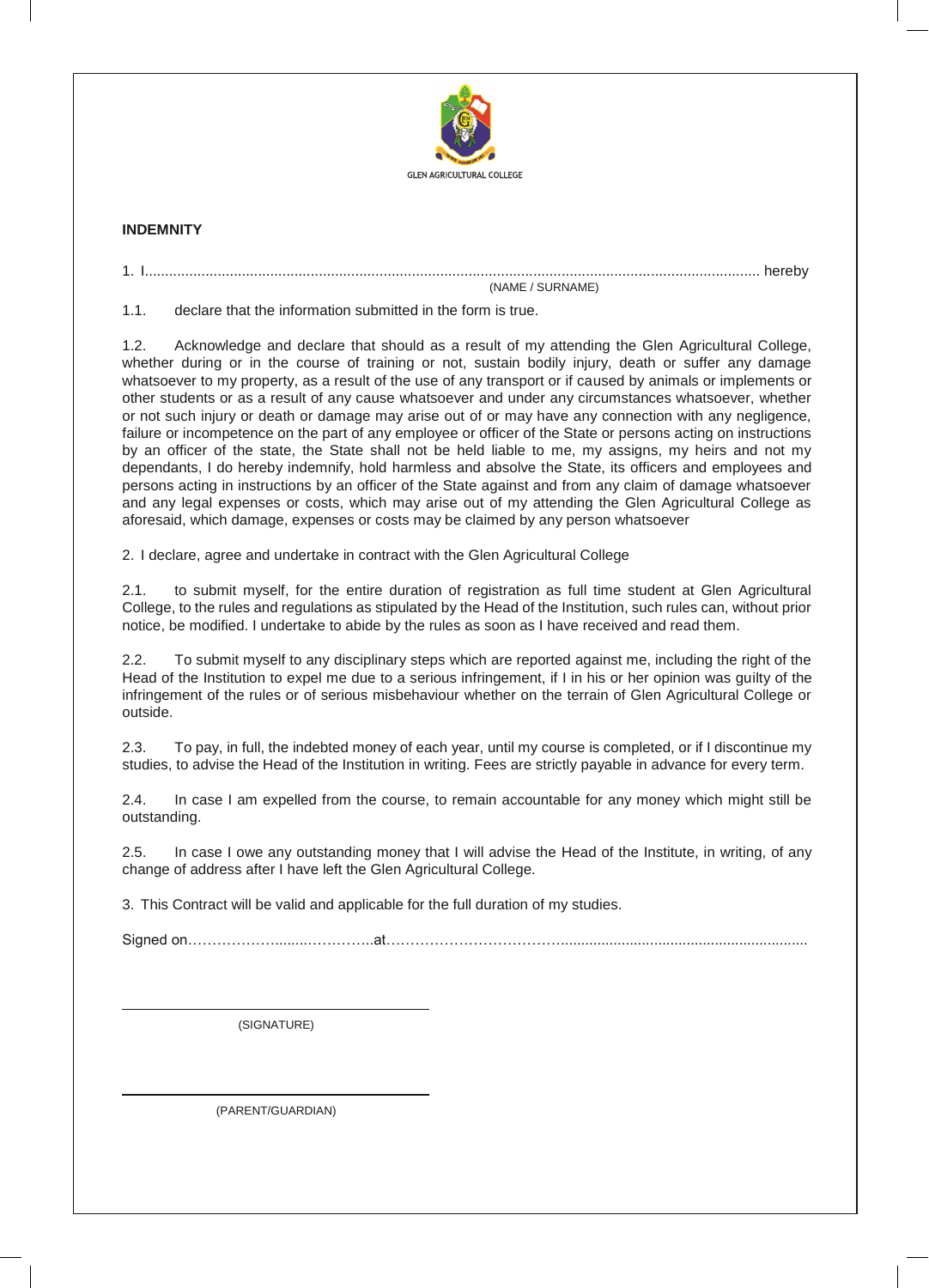(WITNESS) (WITNESS)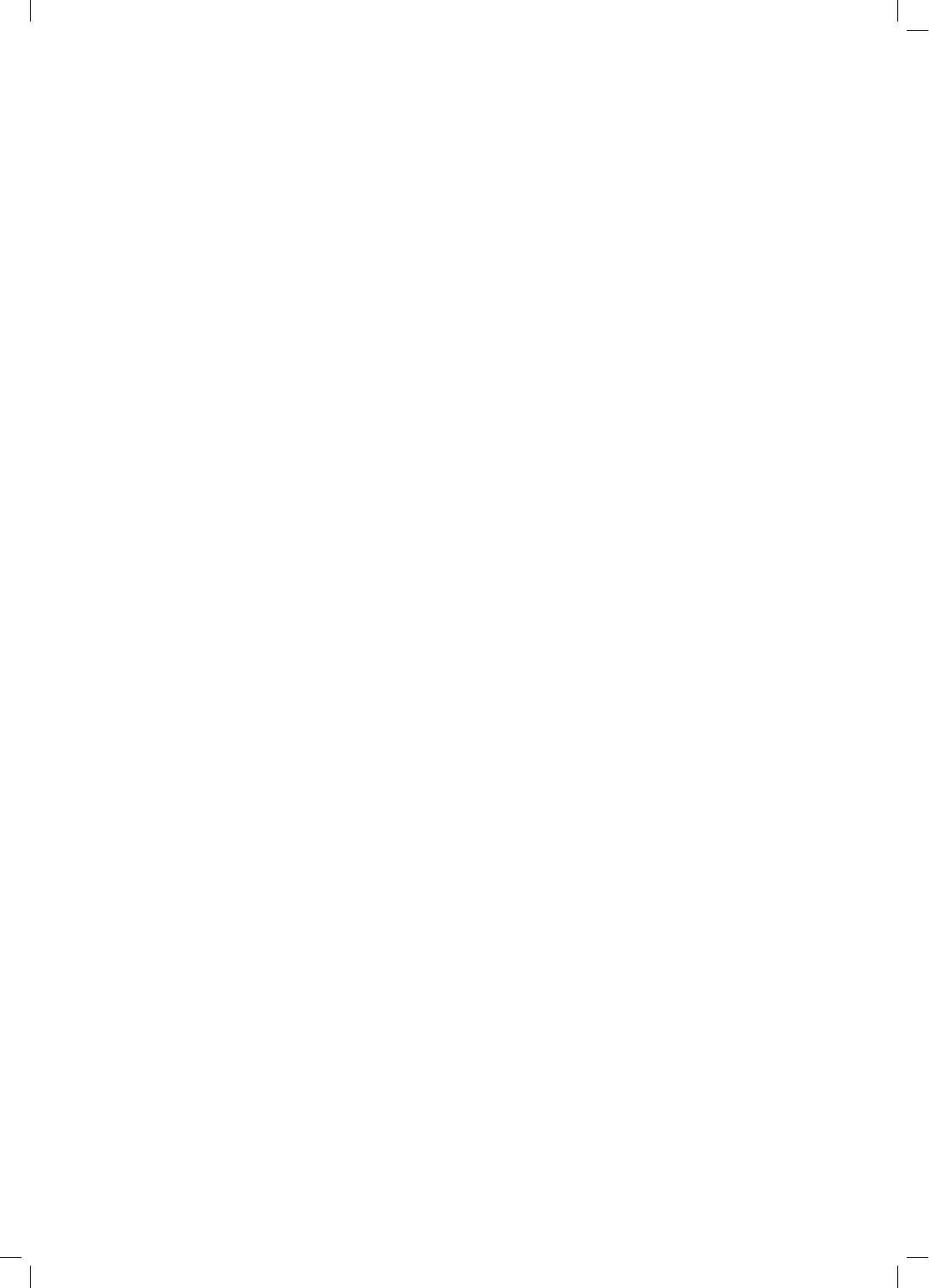

**GLEN AGRICULTURAL COLLEGE**